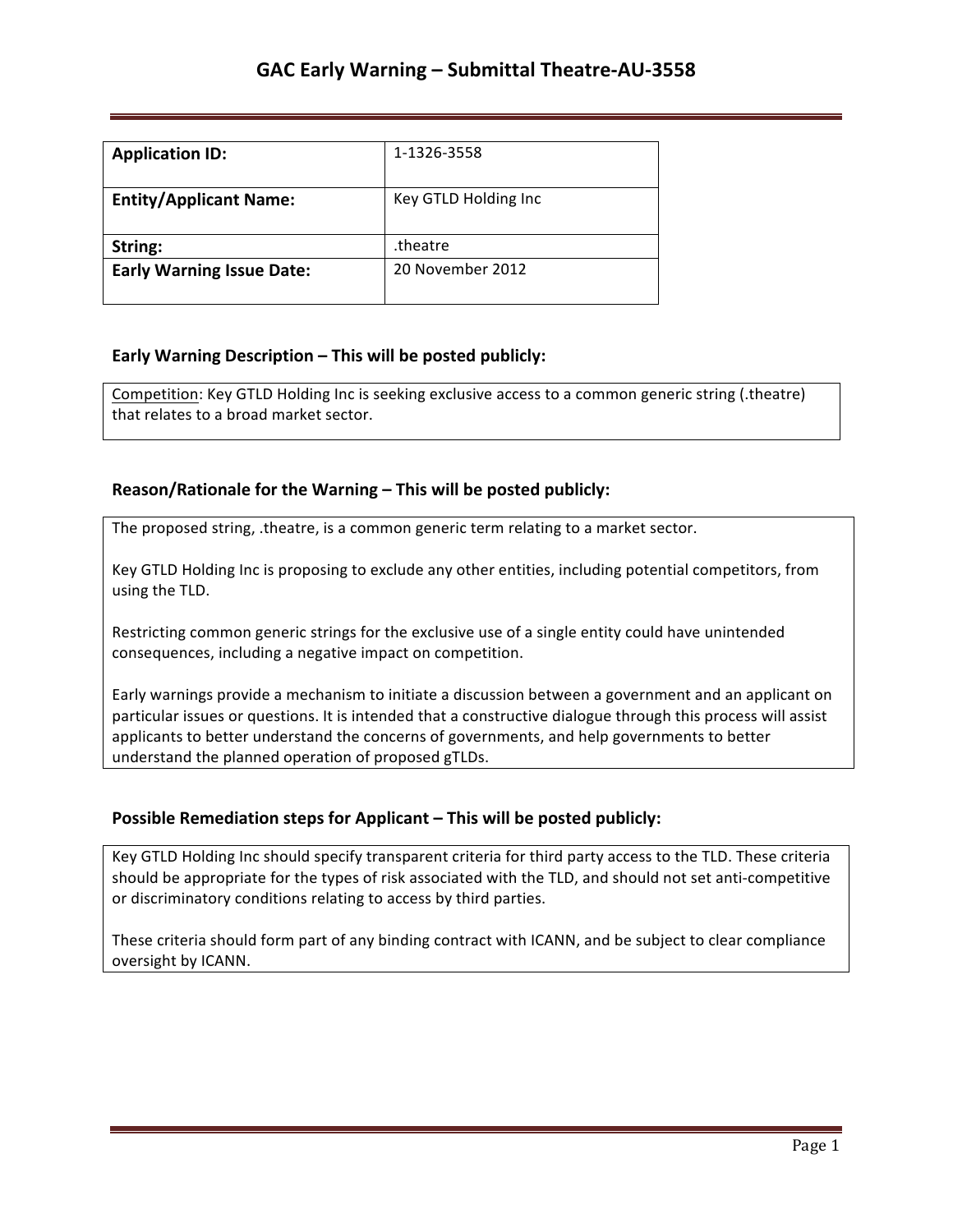## **Further Notes from GAC Member(s) (Optional) – This will be posted publicly:**

This Early Warning is from the Department of Broadband, Communications and the Digital Economy (DBCDE), on behalf of the Australian Government. In the first instance, communications and responses to this early warning should be emailed to gacearlywarning@gac.icann.org, with the text "Australian EW" and the application ID in the subject field.

# **INFORMATION FOR APPLICANTS**

# **About GAC Early Warning**

The GAC Early Warning is a notice only. It is not a formal objection, nor does it directly lead to a process that can result in rejection of the application. However, a GAC Early Warning should be taken seriously as it raises the likelihood that the application could be the subject of GAC Advice on New gTLDs or of a formal objection at a later stage in the process. Refer to section 1.1.2.4 of the Applicant Guidebook (http://newgtlds.icann.org/en/applicants/agb) for more information on GAC Early Warning.

## **Instructions if you receive the Early Warning**

**ICANN** strongly encourages you work with relevant parties as soon as possible to address the concerns voiced in the GAC Early Warning.

### **Asking questions about your GAC Early Warning**

If you have questions or need clarification about your GAC Early Warning, please contact gacearlywarning@gac.icann.org. As highlighted above, ICANN strongly encourages you to contact gacearlywarning@gac.icann.org as soon as practicable regarding the issues identified in the Early Warning. 

### **Continuing with your application**

If you choose to continue with the application, then the "Applicant's Response" section below should be completed. In this section, you should notify the GAC of intended actions, including the expected completion date. This completed form should then be sent to gacearlywarning@gac.icann.org. If your remediation steps involve submitting requests for changes to your application, see the change request process at http://newgtlds.icann.org/en/applicants/customer-service/change-requests.

In the absence of a response, ICANN will continue to process the application as submitted.

### **Withdrawing your application**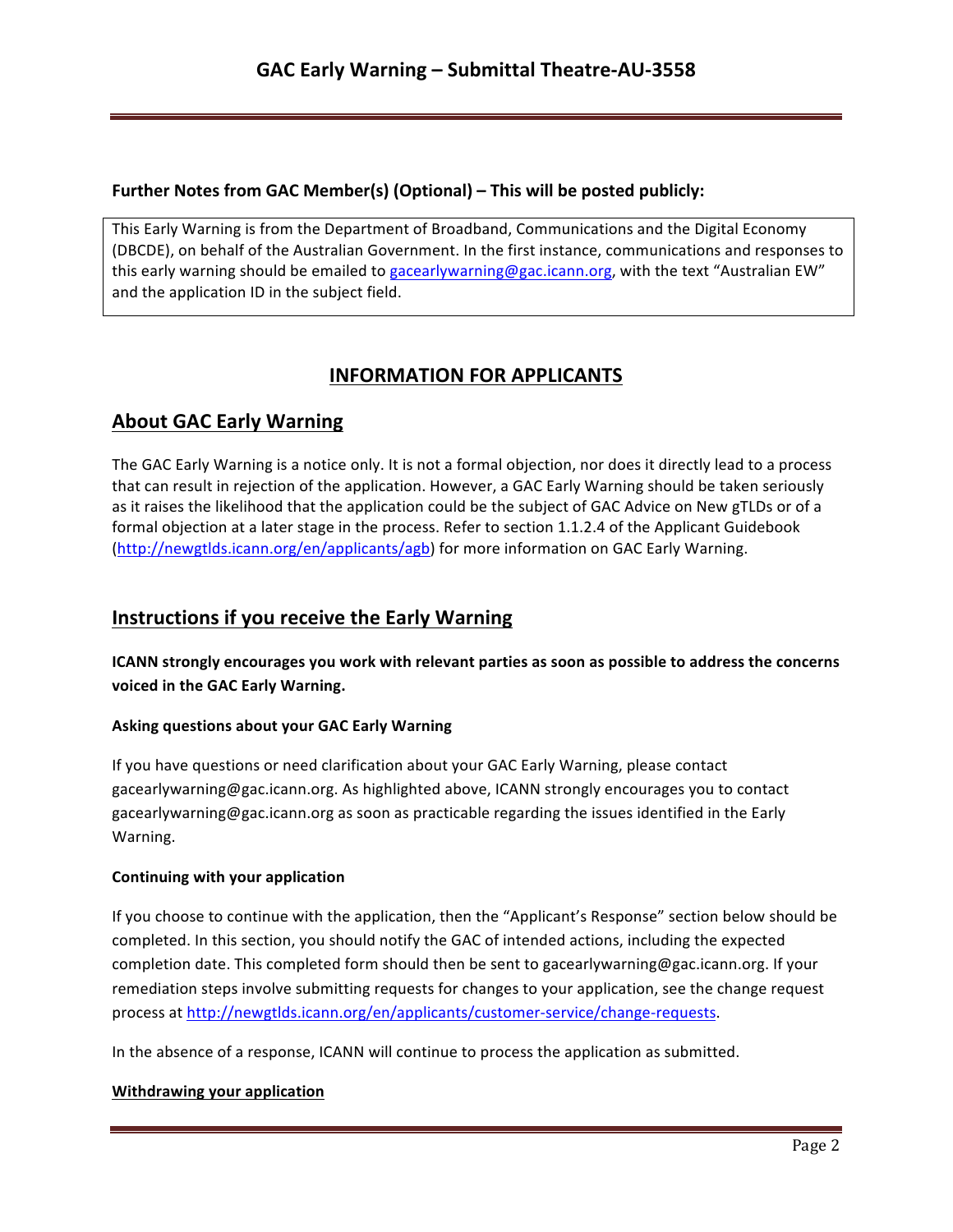## **GAC Early Warning – Submittal Theatre-AU-3558**

If you choose to withdraw your application within the 21-day window to be eligible for a refund of 80% of the evaluation fee (USD 148,000), please follow the withdrawal process published at http://newgtlds.icann.org/en/applicants/customer-service/withdrawal-refund. Note that an application can still be withdrawn after the 21-day time period; however, the available refund amount is reduced. See section 1.5 of the Applicant Guidebook.

For questions please contact: **gacearlywarning@gac.icann.org** 

### **Applicant Response:**